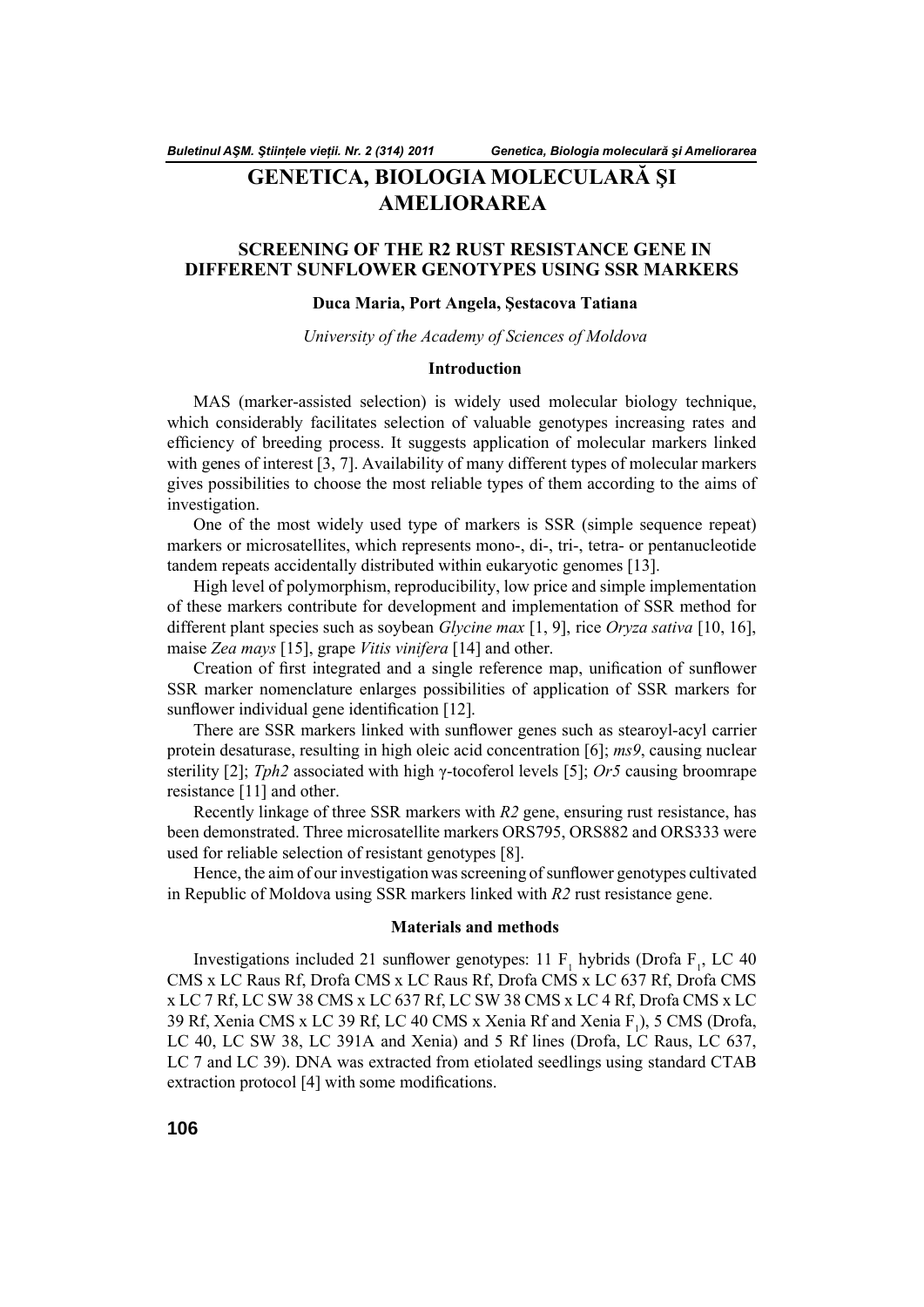#### *Buletinul AŞM. Ştiinţele vieţii. Nr. 2 (314) 2011*

Amplification was performed in final volume of 10  $\mu$ l containing: 50 ng DNA, 1x DreamTaq<sup>TM</sup> Green Buffer (Fermentas), 200 μM each of dNTPs, 2,5 mM MgCl<sub>2</sub>, 0,4 μM each primer, 0,5 units of DreamTaq™ Green DNA Polymerase (Fermentas). PCR was performed at GeneAmp® PCR System 9700 (Applied Biosystems) using Touchdown PCR program:  $94^{\circ}$ C for 3 min; 8 cycles at  $94^{\circ}$ C – 30 s,  $62^{\circ}$ C – 30 s (-1 $^{\circ}$ C/ cycle) and  $72^{\circ}$ C - 45 s; followed by 30 cycles at  $94^{\circ}$ C - 30 s,  $54^{\circ}$ C - 30 s and  $72^{\circ}$ C -45s; with final extension at  $72^{\circ}$ C – 3 min. The amplified fragments were detected using 6 % non-denaturing polyacrylamide TBE gel electrophoresis, stained with ethidium bromide and visualized by UV fluorescence.

## **Results and discussions**

Recent literature data shows strong association of SSR markers ORS333 with rust susceptibility and combination of ORS795 and ORS882 with rust resistance [8].

According to these data it was expected to obtain different amplified fragments characteristic for: homozygous susceptible lines - 150 bp (ORS333), homozygous resistant lines - 300 bp (ORS795) and 380 bp (ORS882) and combination of these three amplicons for heterozygous individuals [8].

|               |                        |    | Length, bp              |                     |                                       | Allele number       |                       |
|---------------|------------------------|----|-------------------------|---------------------|---------------------------------------|---------------------|-----------------------|
| <b>Marker</b> | Repeat                 | Tm | Expected<br>$\boxed{8}$ | literature<br>≘     | In<br>analysed<br>genotypes<br>aprox. | litera<br>ture<br>드 | genotypes<br>analysed |
| <b>ORS333</b> | $(GT)_{13}$            | 57 | 150                     | 141/152/<br>157/471 | 150/161/174/<br>197/410/422           | 4                   | 6                     |
| <b>ORS795</b> | $(CT)_{17}GG(CA)_{10}$ | 57 | 300                     | $304$ /null         | 300                                   |                     |                       |
| <b>ORS882</b> | $(GT)_{14}$            | 59 | 380                     | 159/169/<br>173/180 | 107/162/177/<br>194/230/240           | 4                   | 6                     |

### **Table 1. Characteristics of primers used in investigation**

However, obtained results differ very much from the expected; only two markers ORS333 and ORS795 gave us fragments of expected length (table 1).

Analysis of SSR profiles generated by ORS333 primer pair revealed presence of fragment of 150 bp associated with rust susceptibility in all of investigated genotypes. Also other 5 alleles were identified (table 1).

Polymorphism between genotypes was manifested in region upwards 400 bp  $(fig. 1)$ .

So there are 3 genotypes possessing alleles 422 and 410 (Drofa CMS x LC 637 Rf, LC SW 38 CMS x LC 637 Rf and LC 7 Rf), 14 genotypes which have 422 bp allele  $(7 \text{ F}_1 \text{hybrids Drofa F}_1, \text{Drofa CMS x LC Raus Rf, Drofa CMS x LC 7 Rf, LC SW 38}$ CMS x LC 4 Rf, Drofa CMS x LC 39 Rf, Xenia CMS x LC 39 Rf, Xenia F<sub>12</sub> 5 analysed CMS lines and 2 Rf lines LC 637 Rf, LC 39 Rf), 2 genotypes possessing 410 bp (LC 40 CMS x Xenia Rf and LC 637 Rf) and 2 genotypes which have no amplification products in this region (table 2).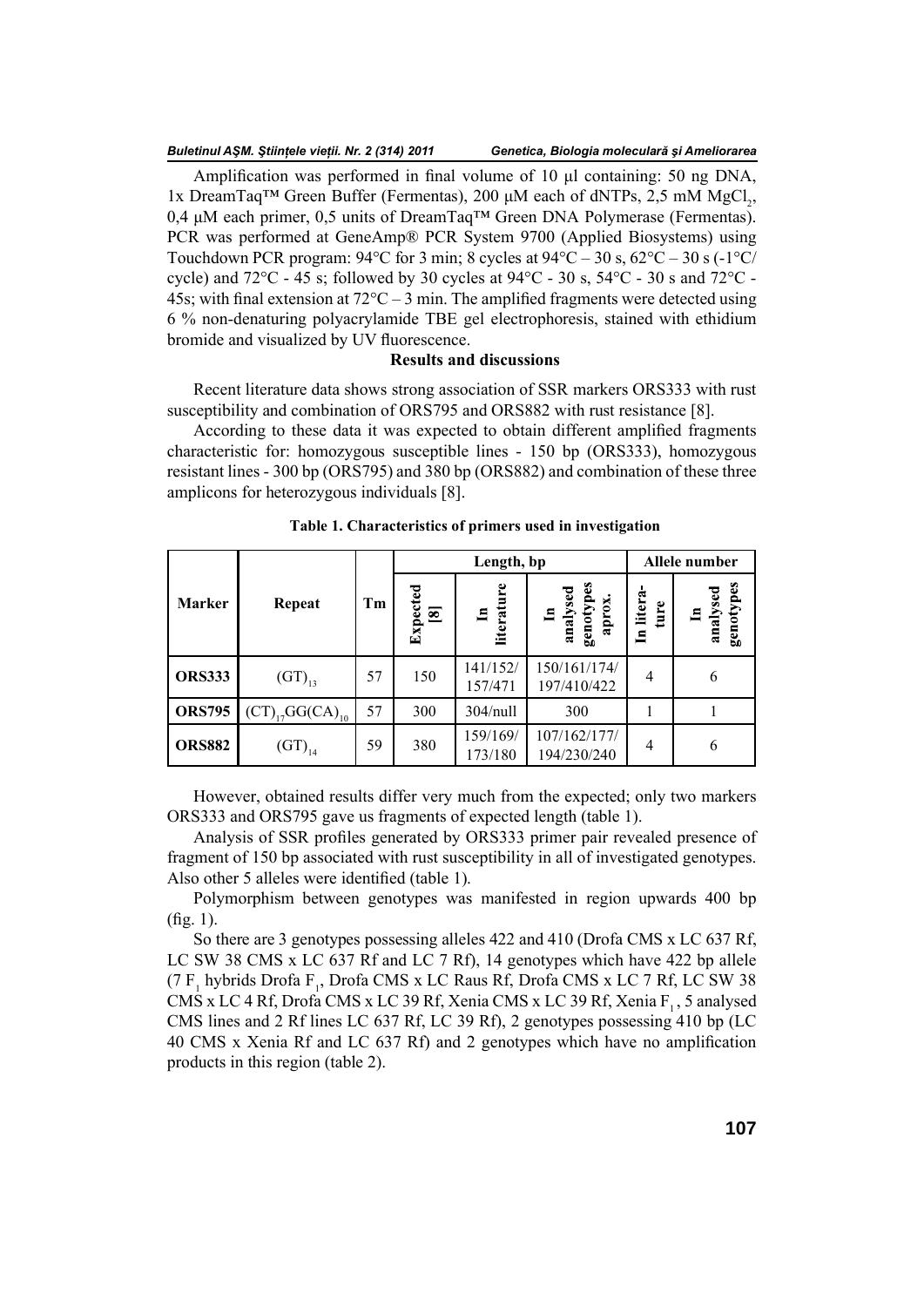*Buletinul AŞM. Ştiinţele vieţii. Nr. 2 (314) 2011*



Figure 1. Results of the SSR-PCR amplification with ORS333 visualized in 6 % **polyacrylamyde gels.**

*M – molecular mass ladder Step Ladder, 50 bp (Sigma), 1-Drofa F<sup>1</sup> , 2-LC 40 CMS x LC Raus Rf, 3-Drofa CMS x LC Raus Rf, 4-Drofa CMS x LC 637 Rf, 5-Drofa CMS x LC 7 Rf, 6-LC SW 38 CMS x LC 637 Rf, 7-LC SW 38 CMS x LC 4 Rf, 8-Drofa CMS x LC 39 Rf, 9-Xenia CMS x LC 39 Rf, 10-Xenia F<sub>p</sub> 11-LC 40 CMS x Xenia Rf, 12-Drofa CMS, 13-LC 40 CMS, 14-LC SW 38 CMS, 15-LC 391A CMS, 16-Xenia CMS, 17-Drofa Rf, 18-LC Raus Rf, 19-LC 637 Rf, 20-LC 7 Rf, 21-LC 39 Rf.*

Table 2. Genotypes classification according to amplification profiles in 400-450 bp **region obtained using primer pair ORS333**

| <b>Allele</b><br>length | $422$ bp                                                                                                                                                                                                                                                                                                                      | 410bp                           |  |  |  |
|-------------------------|-------------------------------------------------------------------------------------------------------------------------------------------------------------------------------------------------------------------------------------------------------------------------------------------------------------------------------|---------------------------------|--|--|--|
| <b>Genotypes</b>        | $\mathbf{F}_1$ hybrids: Drofa $\mathbf{F}_1$ , Drofa CMS x LC Raus Rf, Drofa   $\mathbf{F}_1$ hybrids: LC 40<br>CMS x LC 7 Rf, LC SW 38 CMS x LC 4 Rf, Drofa CMS<br>x LC 39 Rf, Xenia CMS x LC 39 Rf, Xenia F <sub>1</sub><br><b>Rf lines:</b> LC 637 Rf, LC 39 Rf<br>CMS lines: Drofa, LC 40, LC SW 38, LC 391A and<br>Xenia | <b>Rf lines: LC 637</b><br>l Rf |  |  |  |
|                         | Rf lines: Drofa CMS x LC 637 Rf, LC SW 38 CMS x LC 637 Rf, LC 7 Rf                                                                                                                                                                                                                                                            |                                 |  |  |  |

ORS795 primer pair was generated one PCR product with aprox. 300 bp length in 11 sunflower genotypes (Drofa  $F_1$ , Drofa CMS x LC Raus Rf, Drofa CMS x LC 637 Rf, LC SW 38 CMS x LC 4 Rf, Drofa CMS x LC 39 Rf, LC 40 CMS x Xenia Rf, Drofa CMS, LC 40 CMS, LC SW 38 CMS, LC 391A CMS and LC 637 Rf) from 21 investigated. There are 6  $F_1$  hybrids, 4 CMS lines and 1 Rf line from 11 sunflower genotypes which possesses fragment of expected length (fig. 2).

Other genotypes have not given any amplification profiles with ORS795 primers, which indicate presence of null allele in these genotypes  $(f_1, g_2)$ .

Amplification with primer pair ORS882 have not create fragment of expected length associated with resistance among the set of investigated sunflower genotypes (fig. 3).

This primer pair is monomorphic, have not create any profile differences within investigated genotypes. Approximate alleles lengths are 240, 230, 194, 177, 162 and 107 bp (table 1).

Obtained results demonstrate the necessity to confirm molecular data by phenotypic screening of resistance within the set of investigated genotypes.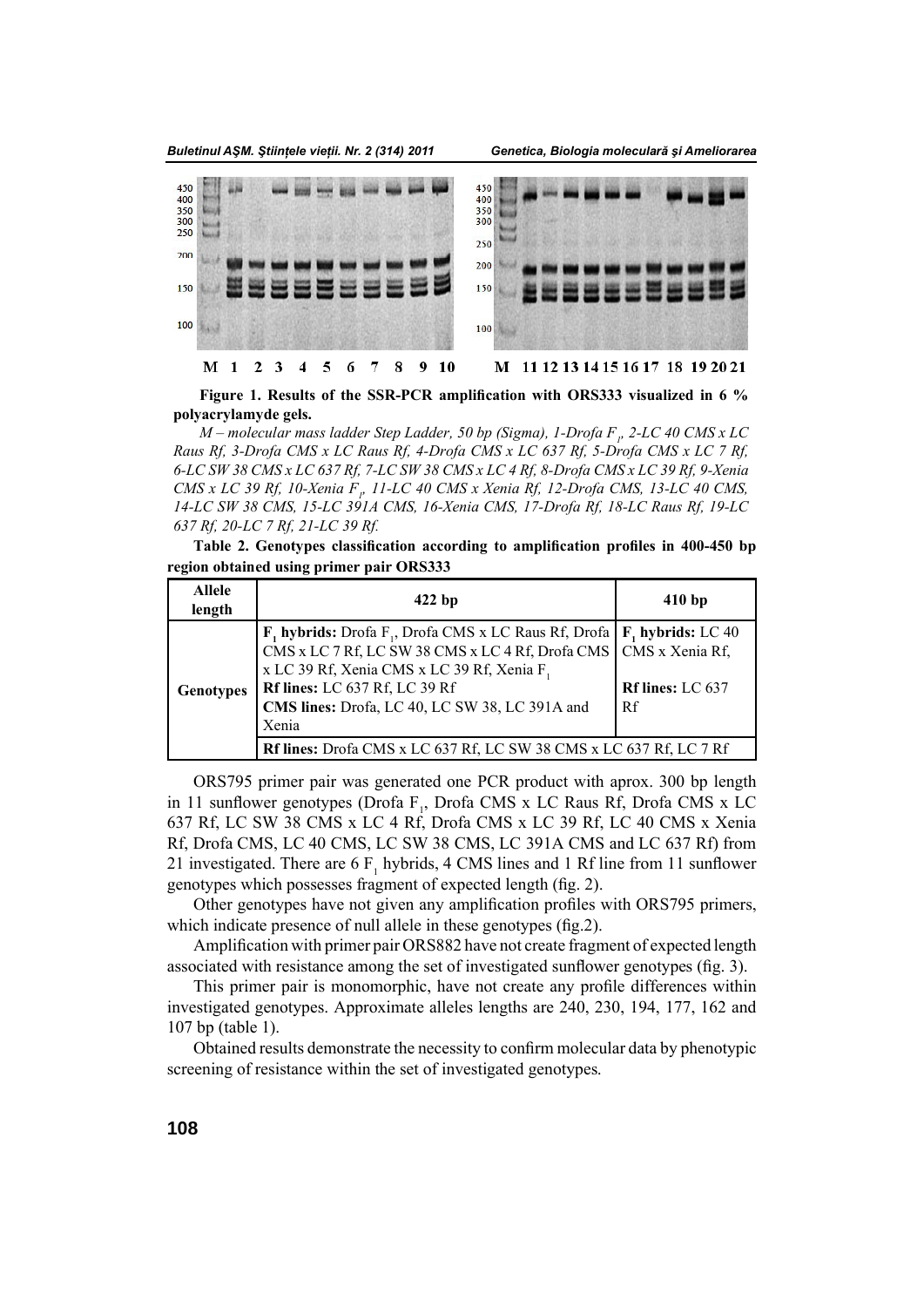

Figure 2. Results of the SSR-PCR amplification with ORS795 visualized in 6 % **polyacrylamyde gels.**

*M – molecular mass ladder Step Ladder, 50 bp (Sigma), 1-Drofa F<sup>1</sup> , 2-LC 40 CMS x LC Raus Rf, 3-Drofa CMS x LC Raus Rf, 4-Drofa CMS x LC 637 Rf, 5-Drofa CMS x LC 7 Rf, 6-LC SW 38 CMS x LC 637 Rf, 7-LC SW 38 CMS x LC 4 Rf, 8-Drofa CMS x LC 39 Rf, 9-Xenia CMS x LC 39 Rf, 10-Xenia F<sub>p</sub> 11-LC 40 CMS x Xenia Rf, 12-Drofa CMS, 13-LC 40 CMS, 14-LC SW 38 CMS, 15-LC 391A CMS, 16-Xenia CMS, 17-Drofa Rf, 18-LC Raus Rf, 19-LC 637 Rf, 20-LC 7 Rf, 21-LC 39 Rf.*



Figure 3. Results of the SSR-PCR amplification with ORS882 visualized in 6 % **polyacrylamyde gels.** 

*M – molecular mass ladder GeneRuler™ 100 bp Plus DNA Ladder (Fermentas), 1-Drofa F1 , 2-LC 40 CMS x LC Raus Rf, 3-Drofa CMS x LC Raus Rf, 4-Drofa CMS x LC 637 Rf, 5-Drofa CMS x LC 7 Rf, 6-LC SW 38 CMS x LC 637 Rf, 7-LC SW 38 CMS x LC 4 Rf, 8-Drofa CMS x LC 39 Rf, 9-Xenia CMS x LC 39 Rf, 10-Xenia F1 , 11-LC 40 CMS x Xenia Rf, 12-Drofa CMS, 13-LC 40 CMS, 14-LC SW 38 CMS, 15-LC 391A CMS, 16-Xenia CMS, 17-Drofa Rf, 18-LC Raus Rf, 19-LC 637 Rf, 20-LC 7 Rf, 21-LC 39 Rf.*

## **Conclusions**

ORS333 was the most polymorphic from three investigated markers and it can be used for polymorphism identification among investigated genotypes.

Polymorphism between genotypes was manifested in region upwards 400 bp. So there are 3 genotypes possessing alleles 422 and 410 (Drofa CMS x LC 637 Rf, LC SW 38 CMS x LC 637 Rf and LC 7 Rf), 14 genotypes which have 422 bp allele (7 F. hybrids Drofa F<sub>1</sub>, Drofa CMS x LC Raus Rf, Drofa CMS x LC 7 Rf, LC SW 38 CMS x LC 4 Rf, Drofa CMS x LC 39 Rf, Xenia CMS x LC 39 Rf, Xenia F<sub>1</sub>, 5 analysed CMS lines and 2 Rf lines LC 637 Rf, LC 39 Rf), 2 genotypes possessing 410 bp (LC 40 CMS x Xenia Rf and LC 637 Rf) and 2 genotypes which have no amplification products in this region.